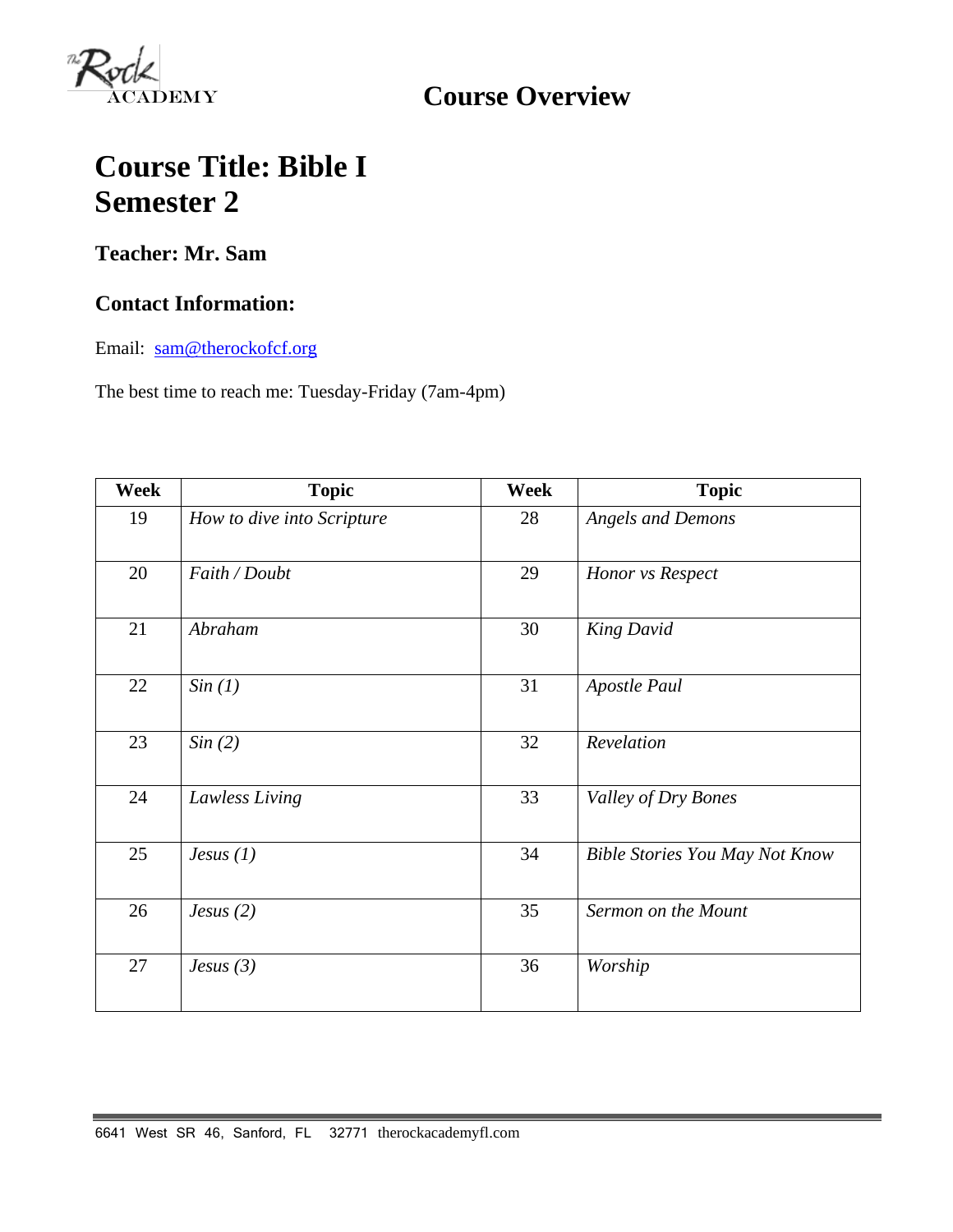

## **Course Overview**

#### **Goals:**

My goal in this Bible class is to expand my students' knowledge on the scriptures as well as creating a safe environment for conversation, questions, and spiritual growth. Most importantly, I want my students to have a very clear picture of what The Kingdom of God looks like and the love and purpose He has for each one of them.

#### **Supplies Needed for this Course:**

- Bible

Go to therockacademyfl.com and click the "Academics" button. From there, choose high school and then choose electives. The class is called Bible I. There you will find a link to the bible we will be using.

- Notebook

Any full-sized notebook is fine. Keep in mind that we will use it every day.

- Pens

These can be any colors you would like.

### **The Classroom:**

This class is a 2 hour block every Friday from 8:30 - 10:30

### **Grading:**

- Participation (50%)
- 1 Presentation each quarter (30%)
- Reading Assignments (10%)
- Notebook (10%)

### **How to Get an 'A' in this Class:**

- Show up ready to engage and participate in discussion.